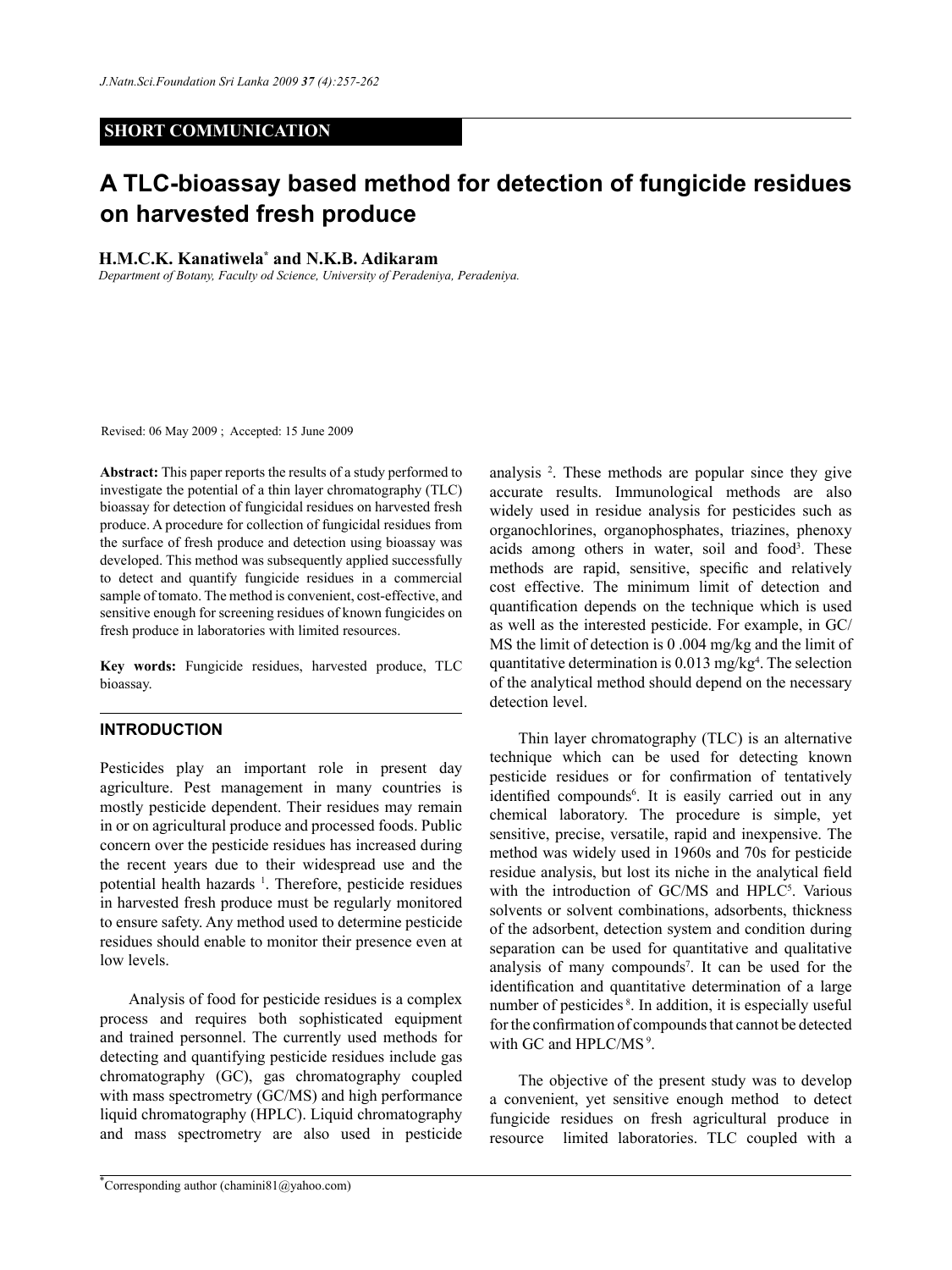bioassay method was tested for its potential for detection of fungicide residues in vegetables cultivated in the Central Province.

#### **Methods and Materials**

Three commercial fungicides, Captaf 50W (captan), Dithane M-45 (mancozeb) and Polyram M (maneb), which are commonly used as field sprays for vegetables in the Central Province, were considered for use as the test fungicides. The best solvent for each fungicide was determined using solvents with different polarities, The test solutions were prepared by adding lmL portions of dichloromethane, chloroform, methanol, ethyl acetate, water and dimthyl sulfoxide (DMSO) to 1 mg quantities of the captan (50% w/w), Mancozeb (80% w/w) and maneb (80% w/w) and mixing.

A solution of captan was prepared by dissolving 1 mg in 10 mL dichloromethane. Solutions of mancozeb and maneb were made in DMSO. Aliquots (50 µL) of captan, mancozeb and maneb solutions were applied on to a TLC plate (0.5mm thick, silica gel, MERCK, USA) and the plate was developed in acetone: toluene (1:9 v/v)  $^{10}$ . After air-drying, the plate was subjected to TLC bioassay<sup>11</sup>.

A 10 day old sporulating culture of *Cadosporium cladosporioides* grown on potato dextrose agar (PDA) medium was flooded with 20 mL of Czapek Dox nutrient solution and the mycelium was scraped to dislodge conidia. The thick conidia suspension prepared was filtered through glass wool. The TLC plates were carefully sprayed with the conidia suspension  $(10^6 \text{ conidian/}mL)$ using an atomizer until the silica gel was thoroughly wet. The plate was immediately placed in a moisture chamber (100% RH and  $26\pm2$  °C) for incubation for 2-3 d until green mycelial growth was visible. Areas showing absence of mycelial growth were taken as inhibition zones.

Captan was selected as the test fungicide for the study as it was soluble in dichloromethane. The other two fungicides which were soluble only in non-volatile DMSO were not used for the study as DMSO is known to interfere with the TLC bioassay.

The presence of fungicide residues on fresh produce was detected by TLC bioassay. A 0.1% captan solution was prepared by dissolving 0.1 g in 100 mL of distilled water. Twenty fruits weighing about 1 kg of fungicidefree tomatoes obtained from a home garden in Peradeniya were sprayed with the captan solution using an atomizer. The fruits were kept for 3 d in the laboratory at  $26 \pm 2^{\circ}$ C and each fruit was successively washed in a 10 mL portion of  $CH_2Cl_2$  by gently rubbing the surface of each fruit. The solvent in the washings was evaporated (at 40°C) under reduced pressure using a rotary evaporator (Stuart RE300) and the residue was dissolved in 1 mL of  $CH_2Cl_2$ 

Aliquots (50  $\mu$ L) were spotted (3 -5 mm diameter) on freshly activated TLC plates (0.5 mm thick, silica gel, MERCK, USA). The plates were developed in acetone: toluene  $(1:9 \text{ v/v})^{10}$ , air-dried overnight at room temperature  $(26 \pm 2$ <sup>o</sup>C) and subjected to bioassay.

The same technique was used to determine the residual captan in tomatoes purchased commercially. Twenty tomato fruits weighing about 1 kg were obtained from a wholesale market in Kandy. Surface washings of fruits were obtained in  $CH_2Cl_2$  as described previously. After evaporating the solvent, the residue was taken up in 1 mL of  $CH_2Cl_2$ . Aliquots, 50  $\mu$ L, 100  $\mu$ L, and 200  $\mu$ L, were applied on to a TLC plate. An aliquot  $(10 \mu L)$ of a captan solution (0.05 mg/mL) was spotted on the TLC plate as the reference sample. Surface washing of untreated home-grown tomato (1kg) was obtained and an aliquot (200  $\mu$ L) of the solution was spotted on the same TLC plate. The TLC plate was developed in acetone: toluene (1:9 v/v)  $10$  and after air-drying overnight, the plate was subjected to the *Cladosporium* bioassay. The experiment was repeated.

The presence of captan in the surface washings was further established by co-chromatography with a 10 µL aliquot of the commercial captan solution. Aliquots of (i) 50 µL of the washing + 10 µL of CH<sub>2</sub>Cl<sub>2</sub>, (ii) 50 µL of the washing  $+10 \mu L$  of captan solution and (iii) 10  $\mu L$  of the captan solution + 50  $\mu$ L of CH<sub>2</sub>Cl<sub>2</sub> were spotted on a TLC plate. The TLC plate was developed and subjected to bioassay as described previously.

The residual fungicide (captan) in tomato was quantified using the area of the inhibition zone produced on the TLC plate. A 0.05 mg/mL stock solution of captan was prepared in  $CH_2Cl_2$ . A series of dilutions containing 0.05 µg- 10 µg of captan was prepared by diluting the stock solution with  $CH_2Cl_2$ . Aliquots (100  $\mu$ L) of different dilutions of captan containing 0.05, 0.1, 0.15, 0.2, 0.25, 0.5, 1.0, 1.5, 2.0, 2.5., 5.0, 7.5 and 10.0 µg of captan were spotted on a TLC plate. The plate was developed and subjected to the *Cladosporium* bioassay. The area of inhibition zones was measured and a calibration curve, captan concentration vs inhibition area, was drawn. The captan concentration in the surface washing of test samples was determined using the calibration curve.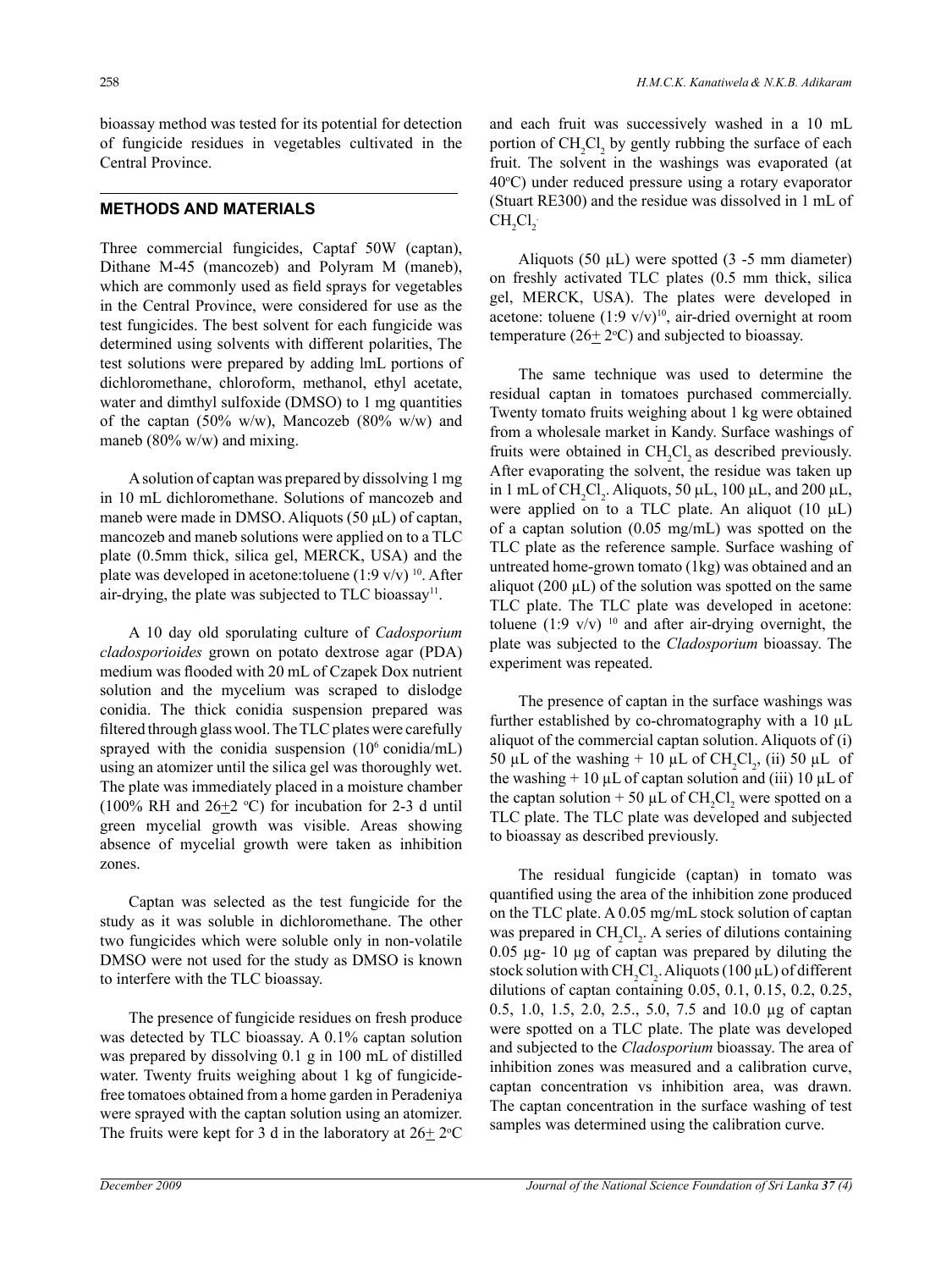#### **Results**

Captan was soluble in both dicholoromethane and chloroform and not completely soluble in water or DMSO. Both mancozeb and maneb were completely soluble only in DMSO. Maneb was slightly soluble in water too.

Captan (0.002 mg) produced a large clear inhibition area on the TLC at retention factor Rf. 0.70. Mancozeb and maneb also gave large inhibition areas at the base,<br> $P_f \ 0.00$  (Figure 1) Rf. 0.00 (Figure 1).

The concentrated surface washings, taken from tomato fruits three days after spraying with captan, produced a clear inhibition zone on TLC at Rf. 0.70. The inhibition zone corresponding to the commercial captan solution was clear and large, closer to that of the surface washings, at Rf. 0.72 (Figure 2).

The surface washings of the tomato fruits purchased from the market on bioassay, produced three inhibition zones on the TLC plate suggesting the presence of three antifungal substances. The Rf value of the inhibition zone at Rf. 0.70 was similar to that of captan. The Rf values of the other two inhibition areas were 0.00 and 0.07, suggesting the possibility of presence of other fungicide residues. The area of the antifungal zones increased with the increase of the volume of the washing spotted. The surface washings of the untreated home-grown tomato sample did not cause any inhibition of fungal growth on TLC bioassay (Figure 3).



Captan Mancozeb Maneb

**Figure 1:** Inhibition areas on TLC spotted with pure fungicides and bioassayed with  $\epsilon$ *C. cladosporioides*

When aliquots of surface washings of commercial tomato sample and pure captan were co-chromatographed, a larger antifungal area at an Rf value corresponding to captan was observed (Figure 4).

The area of the inhibition zone produced was plotted against the concentration of captan as a calibration curve for quantification of captan in test samples. The area of the inhibition zone increased with the increase of the amount of captan spotted (Figure 5).

There was a very good correlation  $(y=10.933x)$  $+$  65.997,  $R^2 = 0.9559$ ) between the amount of captan and the inhibition area (Figure 6a). *A separate graph*   $(y = 28.24x + 49.344, R^2 = 0.9742)$  was constructed for *smaller amounts of captan, ranging from 0.5 to 1.5* μ*g, as small amounts could not be determined using the above graph (Figure 6b).* The captan residues found in the test sample were quantified using the above graph and they ranged between  $7.3 - 8.5 \mu g/kg$ .

#### **Discussion**

The TLC bioassay is adapted in this research to screen fungicide residues on harvested fresh produce, as an alternative for currently used sophisticated and expensive techniques. The Rf values of the fungicides selected for the study were determined by TLC bioassay. The presence of fungicide residues on the tomato fruit was rown tomato demonstrated by first taking dichloromethane washings on TLC spotted with pure function  $\mathbb{E}[\mathbf{z}]$ of the fruit and then bioassaying washings on a TLC plate.



**Figure 2:** TLC bioassay of the surface with **Figure 2:** TLC bioassay of the surface washings, taken from tomato fruits sprayed with captan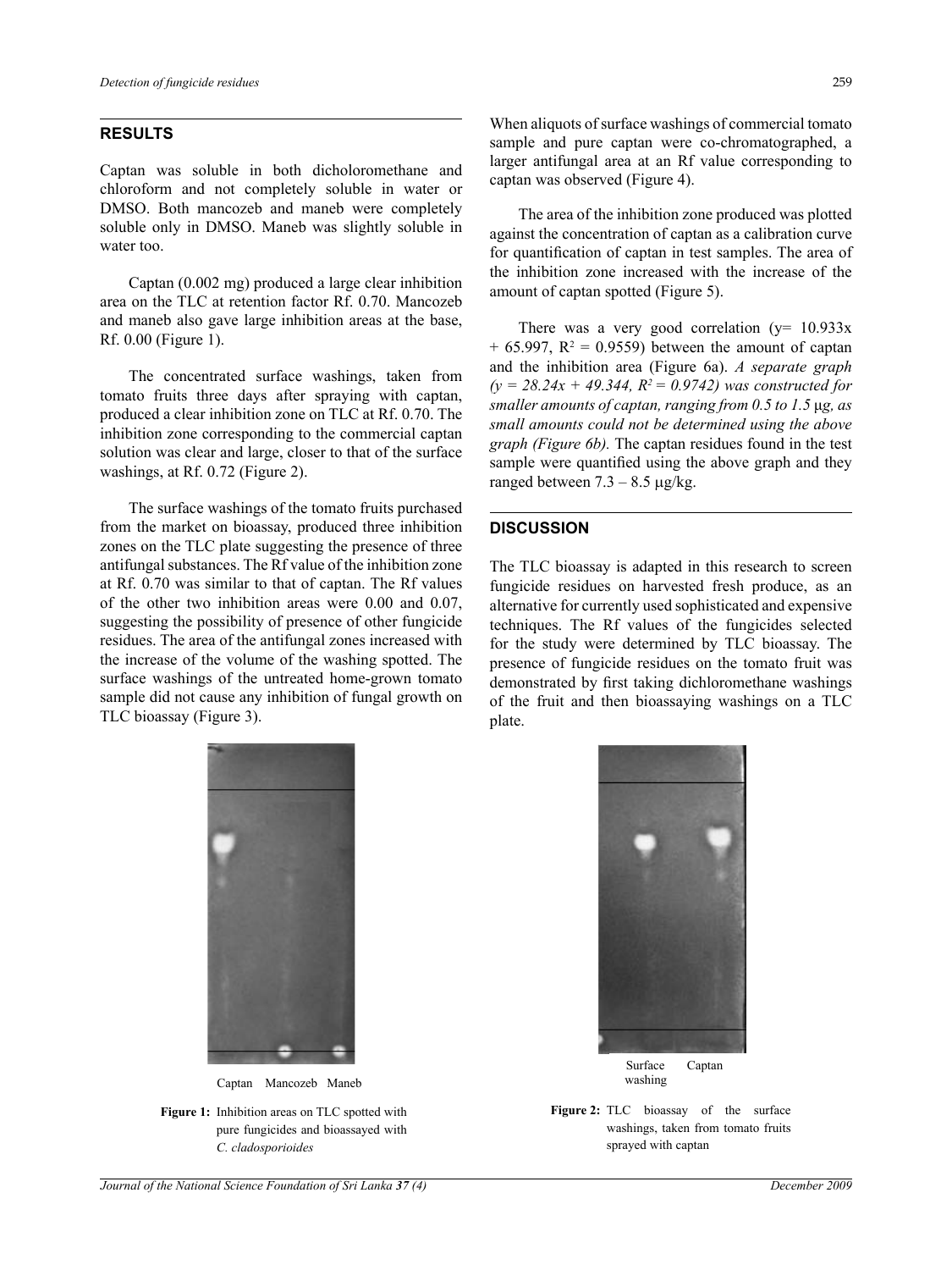

Figure 3: TLC bioassay of concentrated surface washings of tomato (d) captan and (e) surface washings of fungicide free  $\omega$  surface was  $\omega$ purchased from the market (a)  $50\mu$ , (b)  $100\mu$ , (c)  $200\mu$ , of tomato fruits, (b) surface was tomato  $\alpha$  reference sample of the fungicide captance sample of the fungicide captance sample of the fungicide captance  $\alpha$ 



 $0\mu$ l, (c)  $200\mu$ l,  $\mu$  of tomato fruits, (b) surface washings  $\mu$ the fungicide captan. **Figure 4:** TLC bio-assay of (a) surface washings + captan and (c) a reference sample of



**Figure 5:** TLC-bioassay of different quantities (μg) of captan



**Figure 6a:** Regression curve, the area of the inhibition vs the amount of captan Figure 6a. Regression curve, the area of the inhibition vs the amount of captan



Figure 6b: Regression curve for captan at concentrations below 1μg.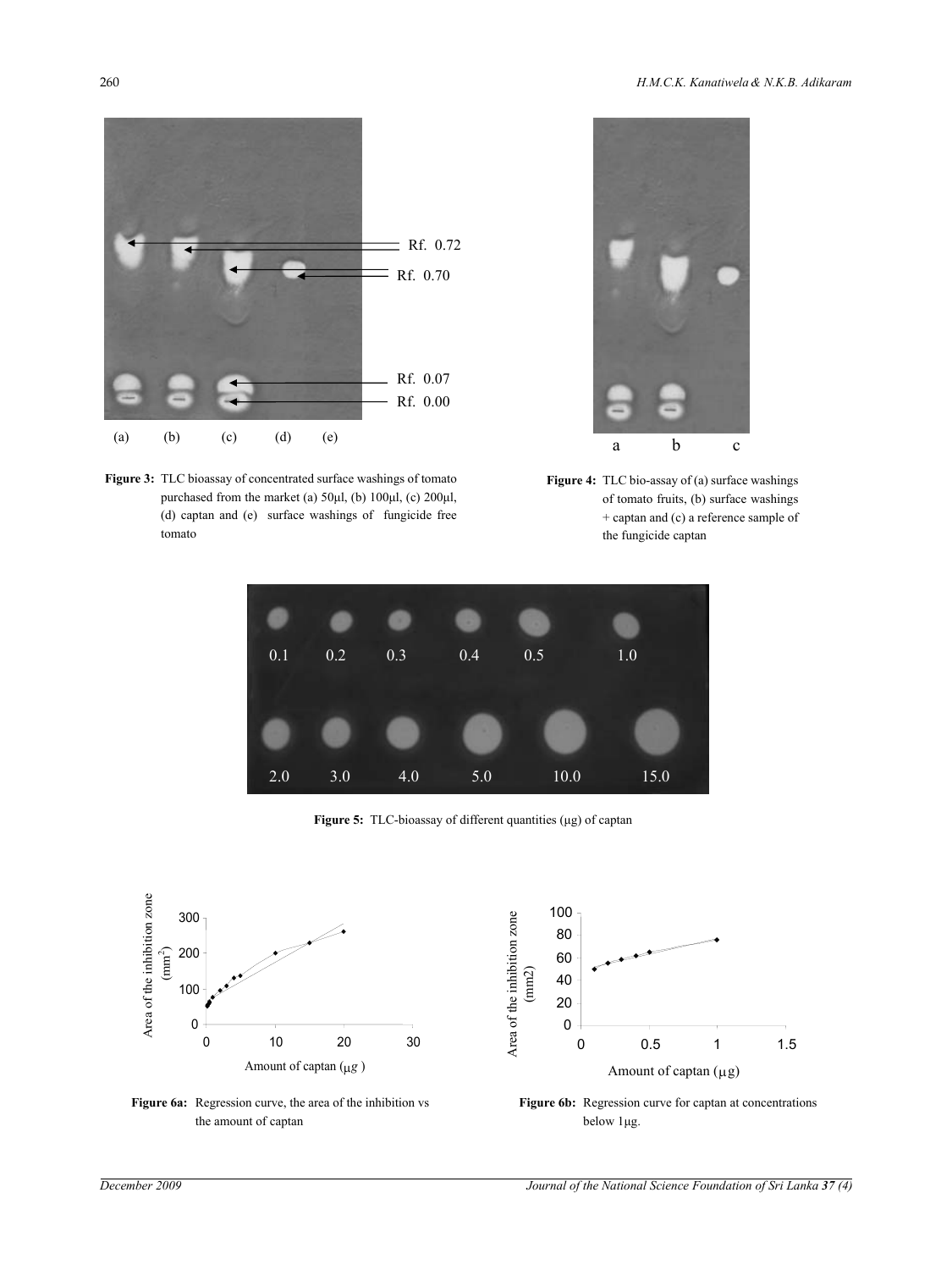The Rf value of captan was successfully determined for the solvent system acetone: toluene  $(1:9v/v)^{-10}$  which ranged between 0.7-0.72. Both mancozeb and maneb were retained on the base in the above solvent system and could not therefore be distinguished from each other. Previous studies have shown that the optimum conditions for reproducibility and detection sensitivity, which are essential in residue analysis, were obtained on a TLC plate in the Rf range of 0.2-0.7. Therefore, this solvent system is suitable for detection of captan but not for the other two.

Tomatoes purchased from the market were analysed for captan residues, and most of the samples contained residues of more than one fungicide. The spot with the Rf value of 0.7 was identified as residual captan. The presence of captan on the fruit peel was confirmed by performing co-chromatography. An enlarged, single inhibition zone, corresponding to captan was obtained, when the concentrated washing was chromatographed with captan indicating that both have the same Rf value. The presence of more than one inhibition zone on the TLC plate may be due to the treatment of crops with more than one fungicide during its cropping season and/ or after harvesting or due to decomposed products of the fungicides used.

In TLC bioassay, the fungal spore inhibition was used as an indication of fungicidal activity. It detects only the fungicides that are at a certain concentration level <sup>9</sup>. The sensitivity of the fungi towards the fungicide may vary. Hence the bioassay can be performed using different species of fungi as the bioassay agent, for example, *Fusarium* spp. *Aspergillus* spp. *Penicillium* spp., *Trichoderma viride*, *Botrytis cinerea* and *Alternaria* spp.5,12. The test fungi should be selected depending on the required sensitivity as well as the objective. Mancozeb and maneb were completely soluble in DMSO, but such non-volatile solvents could remain on silica gel and interfere with the detection methods preventing the fungal spore germination<sup>13</sup>. Therefore, alternate detection method may be used to determine the presence of polar fungicide residues.

The calibration curve constructed for quantification captan residues showed a good correlation between the quantity of captan and the area of the inhibition zone. It has been found that the reproducibility and the detection sensitivity are optimum when the sample spot is in  $3-4$  mm diameter at 2 cm from the edge of the plate<sup>5</sup>. Therefore, it is essential to construct separate calibration curves under each laboratory condition and the range of concentration of fungicide to be analysed. For captan it

is suitable to use two different curves, one for smaller quantities  $(1 \mu g)$  and another for larger quantities ( $>1 \mu$ g). The TLC scanner was to quantify the pesticide residues on the TLC plate and the calibration curve was linear in the range  $8-24 \mu g^6$ .

The accuracy of the method can be improved by purifying the extract using gel permeation chromatography (GPC) before they are used in TLC14. Though the TLC technique is considered simple, it has been found that the results obtained from gas chromatography and TLC are same, both have nearly similar detection ability <sup>15</sup>.

There are certain limitations associated with this technique. Any antifungal compound present naturally in the skin can interfere with the results, because in this technique the presence of substances toxic to *Cladosporium* is indicated by the lack of aerial mycelium<sup>11</sup>. This can be overcome by purifying the extracts and maintaining a negative control (i.e. a sample of extraction without any fungicidal treatment). The latter can be run together with the rest of the samples. Futher, this method is difficult to be applied for high polar fungicides like mancozeb and maneb.

This method can be developed for screening any fungicide by changing the solvent system and bioassay organism. The method can also be applicable for any commodity treated with fungicides.

### **References**

- 1. Sumith J.A (2005). *Food and Agriculture Organization*  (FAO) Corporate Document, Repository, Sri Lanka.
- 2. Carvajal L.G., Loewy R.M. & de D'angelo P. (2005). Use of multi-residue extraction associated with TLC separation and biological detection in fruit and tomato. *Validation of Thin-layer Chromatographic Methods for Pesticide Residue Analysis. Results of the Coordinated Research Projects Organized by the Joint FAO/IAEA Division of Nuclear Techniques in Food and Agriculture*. International Atomic Energy Authority (IAEA), pp. 123-149.
- 3. Razak C.N.A., Salam F., Ampon K., Basri M. & Salleh A.B. (1998). Development of ELISA for detection Parathion, Carbofuran, and 2,4-Diclorophenoxyacetic acid in water, soil, vegetables and fruits. *Annals of the New York Academy of Sciences* **864**: 479.
- 4. Cesnik H.B. & Gregorcic A. (2006). Validation of the method for the determination of dithiocarbamates and thiuram disulphide on apple, lettuce, potato, strawberry and tomato matrix. *Acta Chimica Slovenica* **53**(1):100-104.
- 5. Sherma J. (2005). Review of advances in the thin layer chromatography. *Journal of Environmental Science and Health* **42**(4): 429-449.